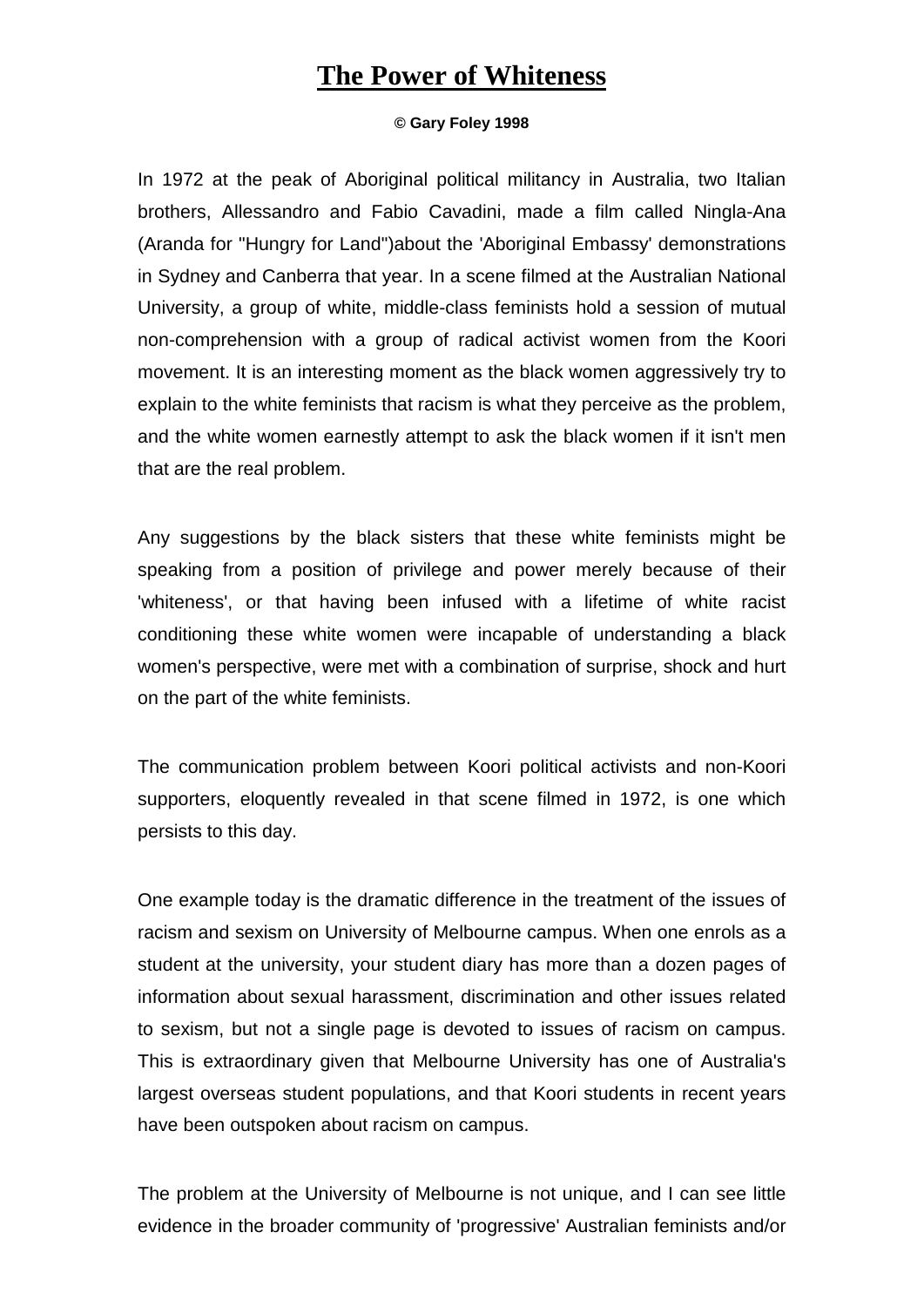anti-racists trying to come to terms with where their own "whiteness" places them in any discourse with Koori Australians. Despite eloquent voices on the Indigenous side, like Marcia Langton, who states, 'The particularities of Australian and Aboriginal history and culture are the stuff of cultural production and of the way we create signs for seeing each other', the feminist and other progressive movements still fail to properly acknowledge this, despite the fact that feminists, in particular, have been at the forefront of developing theories that have changed society for the better since the 1960s.

Ruth Frankenberg, in her book, White Women, Race Matters, states that, 'Since the consciousness- raising groups of the late 1960s, feminists have transformed accounts of personal experience into politicised and theorised terrain.' She goes on to point out that during the 'second wave' of feminism, there was a challenge to the two major canons of the 'progressive' left, the first being male domination of left and ant-racist movements, and secondly, when non-white feminists questioned 'feminism dominated by white-centred accounts of female experience'.

In Australia, Koori political activists have challenged white hegemony over our political movement as far back as the early 1930s when such people as Bill Fergussen, Pearl Gibbs, William Cooper, Marge Tucker and Jack Patton created the earliest Koori-controlled political organisations. The basic arguments in favour Koori controlled organisations to represent Koori people have resonated down the decades in Australia. The inability of even our 'friends and supporters' to shake off their own, deeply imbued racist notions of Aborigines meant that Kooris had to create their own 'voices' to be heard.

At the time of William Cooper and the Australian Aborigines League in the late 1920s, the leading white "expert" on Aborigines was the noted anthropologist, Professor A.P. Elkin, who is still regarded as the great friend of the Aborigines and a great humanitarian. Yet, in 1929 Elkin wrote,

*...some races possess certain powers in greater degree...than do others. Thus, the Australian Aborigines and the African negroes are human and have their powers, but they are not necessarily equal to the white or yellow races.*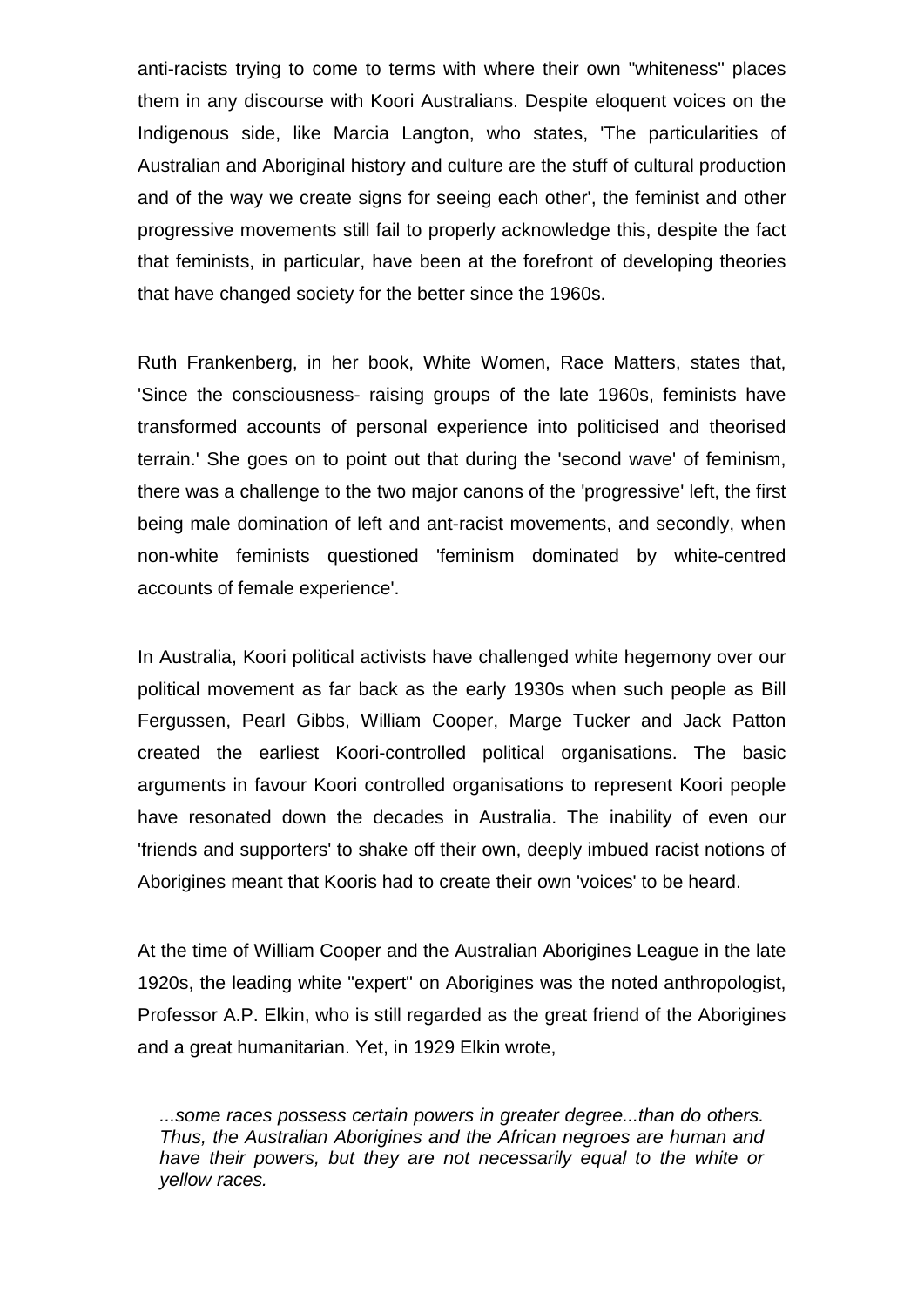Almost forty years later, in the mid-1960s, another generation of Koori political activists were confronted with the same problem; that some of the worst enemies of Aboriginal self-determination were those who professed to be our best friends. Ironically, in the 1960s the only national Aboriginal organisation was the Federal Council for the Advancement of Aborigines and Torres Strait Islanders (FCAATSI), which was dominated and controlled by non-Aboriginal people.

After FCAATSI co-ordinated the successful 1967 Referendum campaign, some of the Aboriginal members, including Bruce McGuinness, noted poet Kath Walker (later Oojeroo Noonuckle) and her son Denis, began to suggest it was inappropriate for FCAATSI to remain under white control. This proposition was met with fear, anguish and derision by the white members of FCAATSI who promptly labelled those advocating change as 'Black Power Radicals', thereby marginalising and isolating Walker and her group, and clearly reminding them of their "otherness" to the good 'Christian folk' and soft-left trade union officials who dominated FCAATSI.

Amidst much muttering about 'ungrateful blacks' and 'Communist influenced radicals', the whites in FCAATSI fiercely fought to protect their positions, which to them meant the prestige of an image as a 'humanitarian', whereas to the Kooris it meant a voice in the ongoing battle for survival. The white resistance to change was so strong that McGuinness, Walker, Nicholls and their supporters were ultimately forced to split from FCAATSI and create the first national Aboriginal-controlled political organisation, the National Tribal Council.

This all came about because the strongest supporters and best friends of Aboriginal people in 1968 still did not think Aboriginal people were capable of running their own affairs. These white 'do-gooders' seemed incapable of any insight into their own racism but, ironically, they were still the white people best disposed toward Aboriginal people in that era.

This is one of the significant contradictions that continues to bedevil black white relations in Australia, and it stems from a singular lack of insight by white Australians regarding their own condition and privilege in both colonial and a supposedly post-colonial Australia.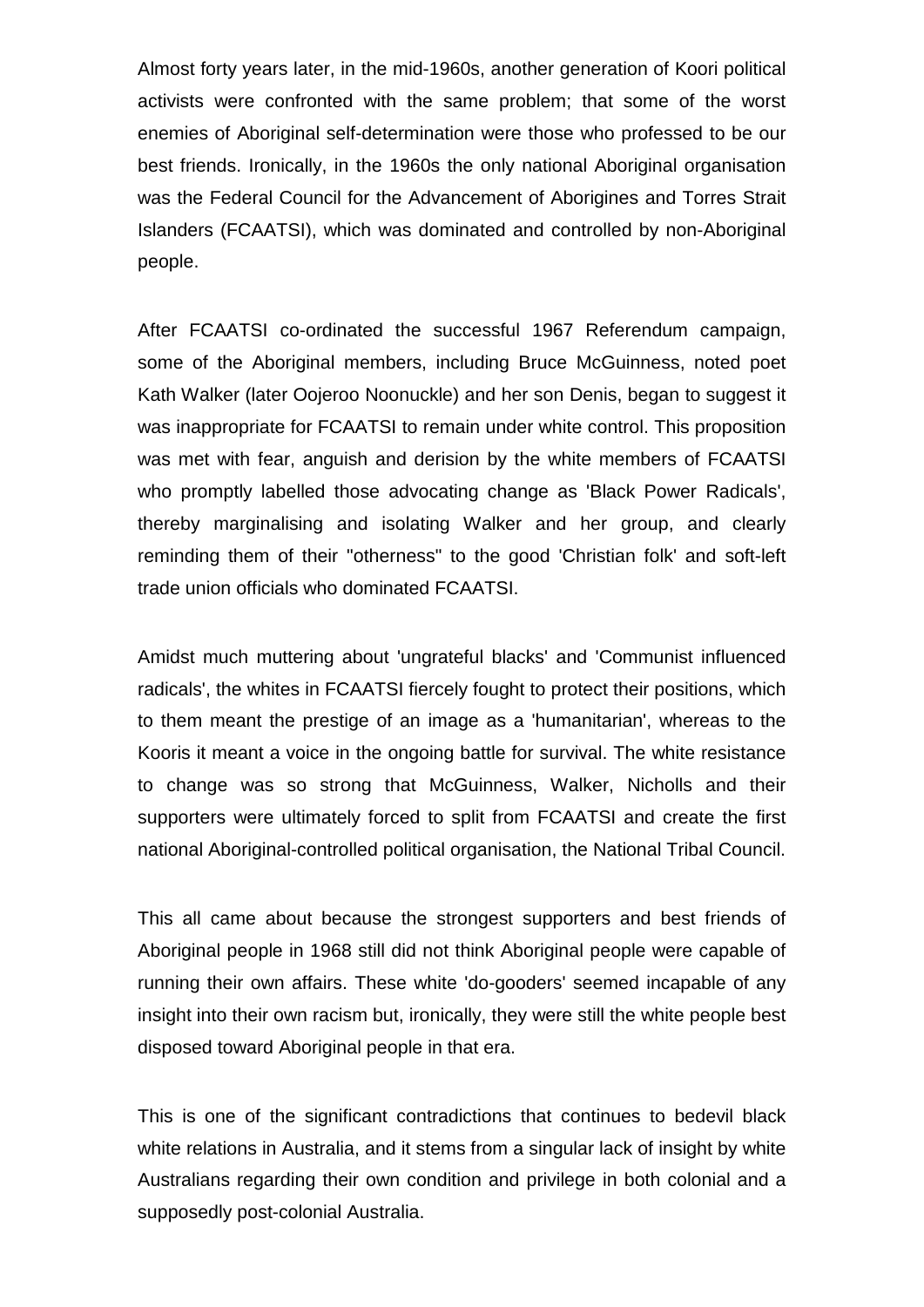Historically, it began with the myth of terra nullius, the foundation block upon which the entire legitimacy of the institutions of this country have been built, was created both because the British regarded the Indigenous peoples of this continent as 'sub-human', and also as it made it easier to justify the theft of Koori lands without compensation. In Victoria, as Christie notes, 'Throughout the frontier years (between 1835 and 1850) the intellectual argument that the Aborigines more closely resembled "the ourangoutangs than men" made it easier for the squatter to treat the Aborigines as subhuman, to lump them with the dingo and shoot them as a "rural pest."'

These attitudes have resonated down through a hundred years of reproduction and refinement through education systems, media and culture to linger and lurk in the minds and culture of present day white Australia and find expression in the likes of Pauline Hanson and some of her followers. The sad thing is that many people from the other end of the political spectrum to Pauline Hanson also display signs of inherited, infused bigotry in the discourse on racial difference in Australia. I have already described how this manifests itself in the current disparity between attempts to combat sexism and racism at the University of Melbourne, but it also functions in many other ways as well.

For example, virtually all feminists and anti-racists still regard Indigenous people in an essentialist way. This results in an unwitting romanticising and idealizing of the Aboriginal peoples and their 'heroic' struggle for justice, which in turn makes them blind to the blatant contradictions that organisations like ATSIC, and concepts like 'native title' confront them with. This leads to otherwise sensible and sincere people saying, 'we must defend native title', despite the fact that the Native Title Act is regarded by Aboriginal leaders like Jacqui Katona and Murandoo Yanner as being a great sell-out of Black Australia. It also leads the same white supporters to illogically believe that the government agency ATSIC is a credible, Koori controlled organisation, rather than the primary instrument of white control over Kooris in this country. A comprehensive ignorance about the people, culture, political history and landscape of Koori Australia is something that progressive political groups too often share with the rest of white-Australia.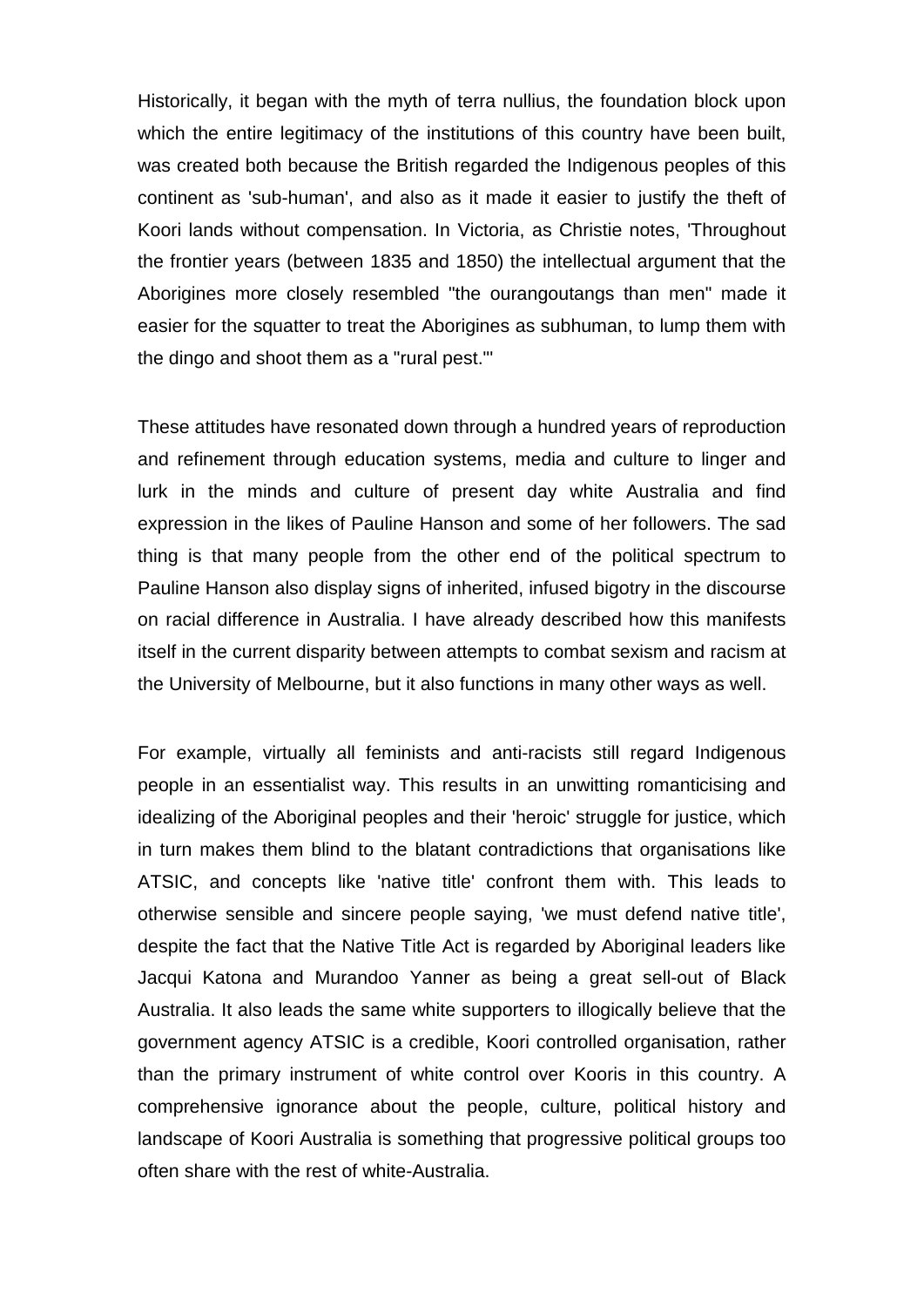This inability to come to terms with anything but their own inverted, culturally manufactured, and historically inaccurate perception of who and what we are, or even that we are real people, remains a significant part of the problem of non-comprehension on the part of white-Australia. Frankenberg argues that, 'whiteness, as a set of normative cultural practices, is visible most clearly to those it definitively excludes and those to whom it does violence'. It is not Kooris who need to know and understand white Australia, it is them who need to understand us. Indigenous people in Australia have had 'white' language, culture, religion and version of history rammed down their throats for two hundred years. And in all that time, with all their science and technology, what has white Australian culture come to know of the Indigenous people? Australians today find it hard to accept that most of what was taught to their grandparents generation about Indigenous people were distortions and falsehoods based on Nazi-style racial theories, and that these myths and lies continue to infuse and pollute the space from which they today speak.

To begin to understand how white ignorance impacts on the complex world of Government Aboriginal Affairs policies since the 1970s, we must first recall that it was the Aboriginal political militancy of the 1960s and 70s that forced major changes implemented by Whitlam in 1973. The legendary 'Aboriginal Embassy' demonstrations of 1972, saw Aboriginal activists place their struggle in the international political arena when the TV cameras of the world were attracted by the brilliant audacity of the protest.

The success of the 'Embassy' resulted in changes which saw the Whitlam Government forced to recognise that the appalling, health, housing, education and incarceration rates of Aborigines needed urgent attention. To implement these new policies Whitlam boosted federal Aboriginal Affairs funding from \$44 million in 1973, to almost \$200 million by 1975. Initially some of these funds were allocated to assist Koori community self-help programs such as health centres, housing co-operatives, legal services and child-care centres, but very quickly things began to change as a new elite of Koori public servants began to emerge and become the embryo of a black middle class.

Back in 1973 there were only three Aboriginal federal public servants, Charles Perkins, Margaret Lawrie and Reg Saunders. Twenty years later in 1994 the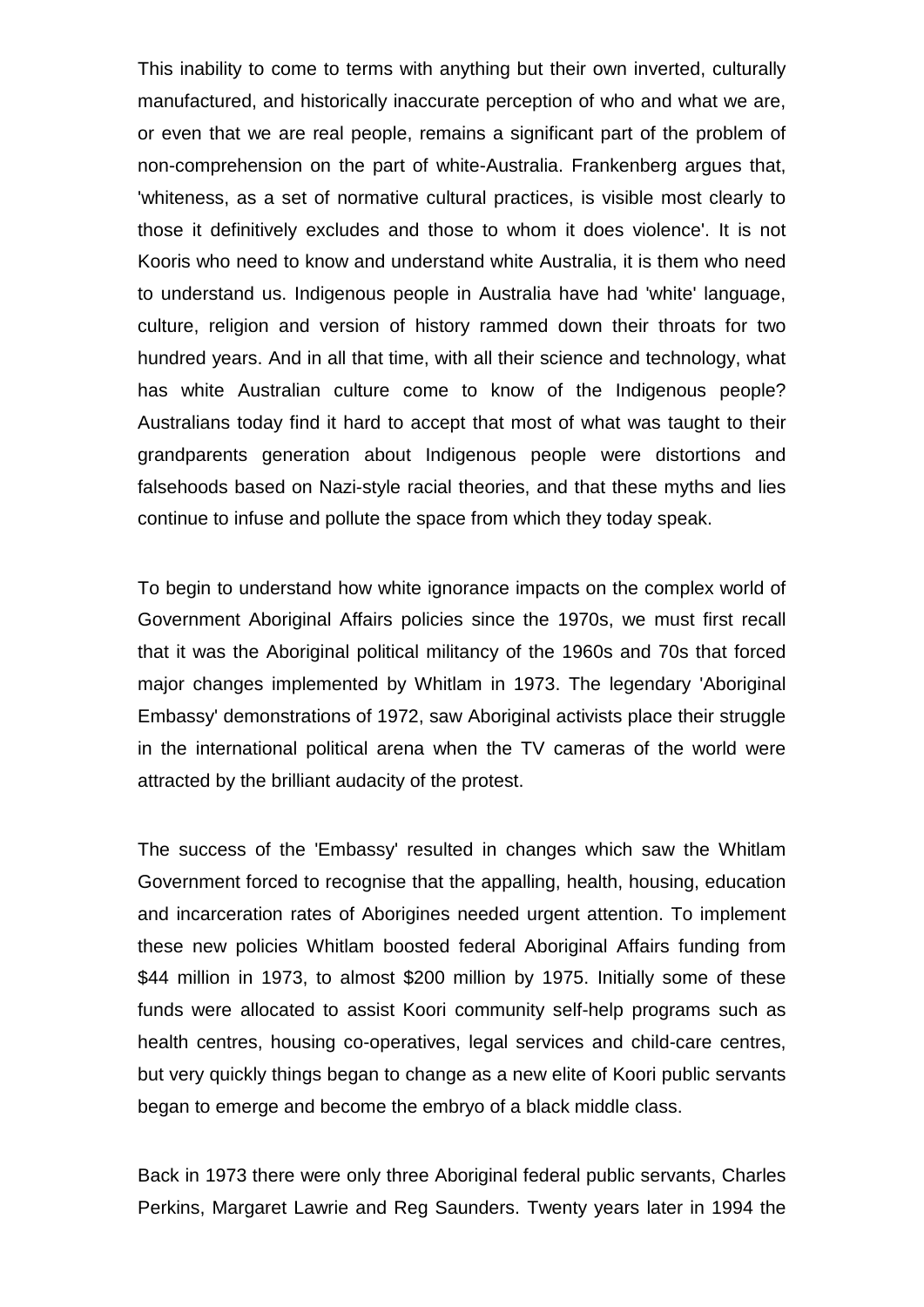number of Kooris employed by ATSIC was 582, although this still represented only 38% of the total staff.

Over the previous 20 years the public service (through lucrative salary and perk packages) had recruited Kooris by the hundreds, mostly employed in junior positions without real power (in 1994 in ATSIC 91% of Koori staff were employed below Senior Officer Level) Today, many of the potentially brightest minds from Indigenous Australia are safely contained in meaningless bureaucrat positions, subject to the Public Service Act and thereby constrained from doing anything useful for their communities. Simultaneously, there has been a dramatic growth in the number of white professionals who have found lucrative careers in Aboriginal Affairs

The funding emphasis over the years swiftly evolved from community self-help programs, to bureaucrat generated, white-expert-intensive, mega-projects. These programmes consume vast amounts of Aboriginal monies and create extensive white employment but little for Kooris genuinely in need. In 1998 Federal Government expenditure on Aboriginal Affairs approaches \$3 billion this financial year, yet all of the social indicators clearly show that the majority of Indigenous Australians are as bad off today as they were thirty years ago. In which case, I hear you ask, what has happened to the more than \$20 billion spent on Aboriginal Affairs since 1973? In a perverse demonstration of a 'postcolonial moment' in Australia, most of that money has ended up in the pockets and pay packets of non-Aboriginal Australians.

But in Australia today, where the simplistic one notion of Pauline Hanson would have you believe that all this money went to Kooris, there persists an equally simplistic notion among the opponents of Pauline that she is wrong and racist to criticise ATSIC. Numerous Aboriginal political activists have slammed ATSIC as a fraud for years and the term "Aboriginal industry" was in fact coined 20 years ago to describe the vast gravy train that employed large numbers of non-Koori people during the Hawke/Keating years. Illogically, these days it is deemed racist or politically incorrect to point out that many of Pauline Hanson's criticisms of ATSIC are valid, thus ensuring that little reform will occur in the Aboriginal industry, thereby guaranteeing that another generation of Koori Australians will suffer the appalling inequities in health,